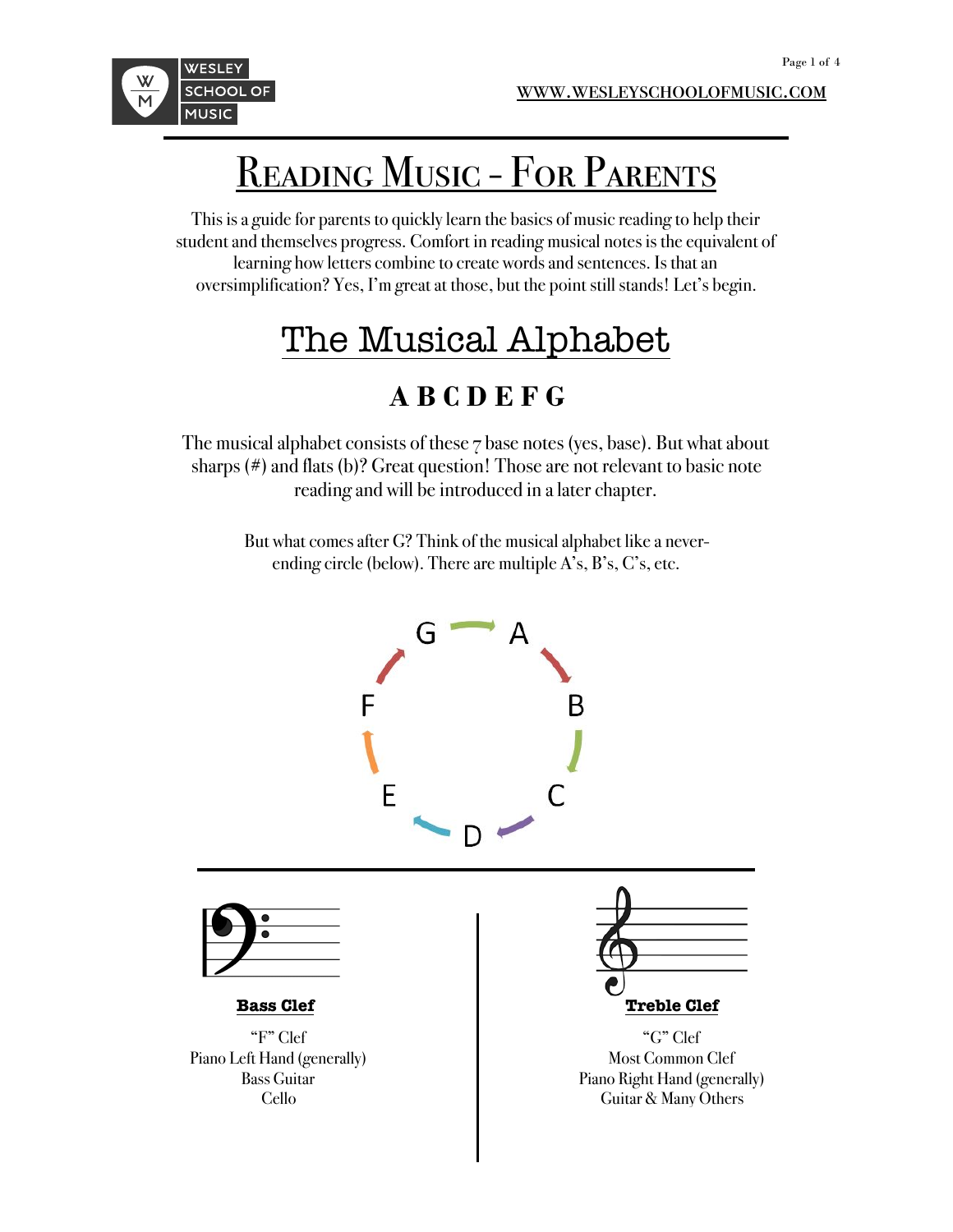

Putting together the treble and bass clef staves looks like this:

\*\*Note for guitar vs piano students: this is the piano grand staff. Guitar students will not need to be concerned with the bass clef. It will not even be on most of their music\*\*

Every line and every space is a note! Notes do not change. E.g.: the first line in treble clef is "E". It lives there. It will always be "E". Types of notes (eighth, half, quarter etc) do not matter either, if it's on the first line treble clef it is  $E^{\prime\prime}$ .

Notice each clef has 5 lines. We'll be using what I call "lifelines" and the alphabet to help guide us to figuring out note names. Most people remember the "every good boy does fine" acronym. I like to stay away from that, as it becomes a "crutch" in learning very quickly and easily. In each clef we will learn the 1st (bottom) line, the 3rd (middle) and the 5th (top).



For the bass clef we have G, D, and A. Let's come up with an acronym to help us remember! The most popular is "grandma does acrobatics". Whatever makes you laugh will make you remember!



For the treble clef we have E, B, and F. The most popular for the girls is "every boy fails". The most popular for boys is "every boy farts". Remember! If it makes you laugh (or shake your head) you'll remember it much better.

What about all the other lines and spaces? It's as simple as the alphabet!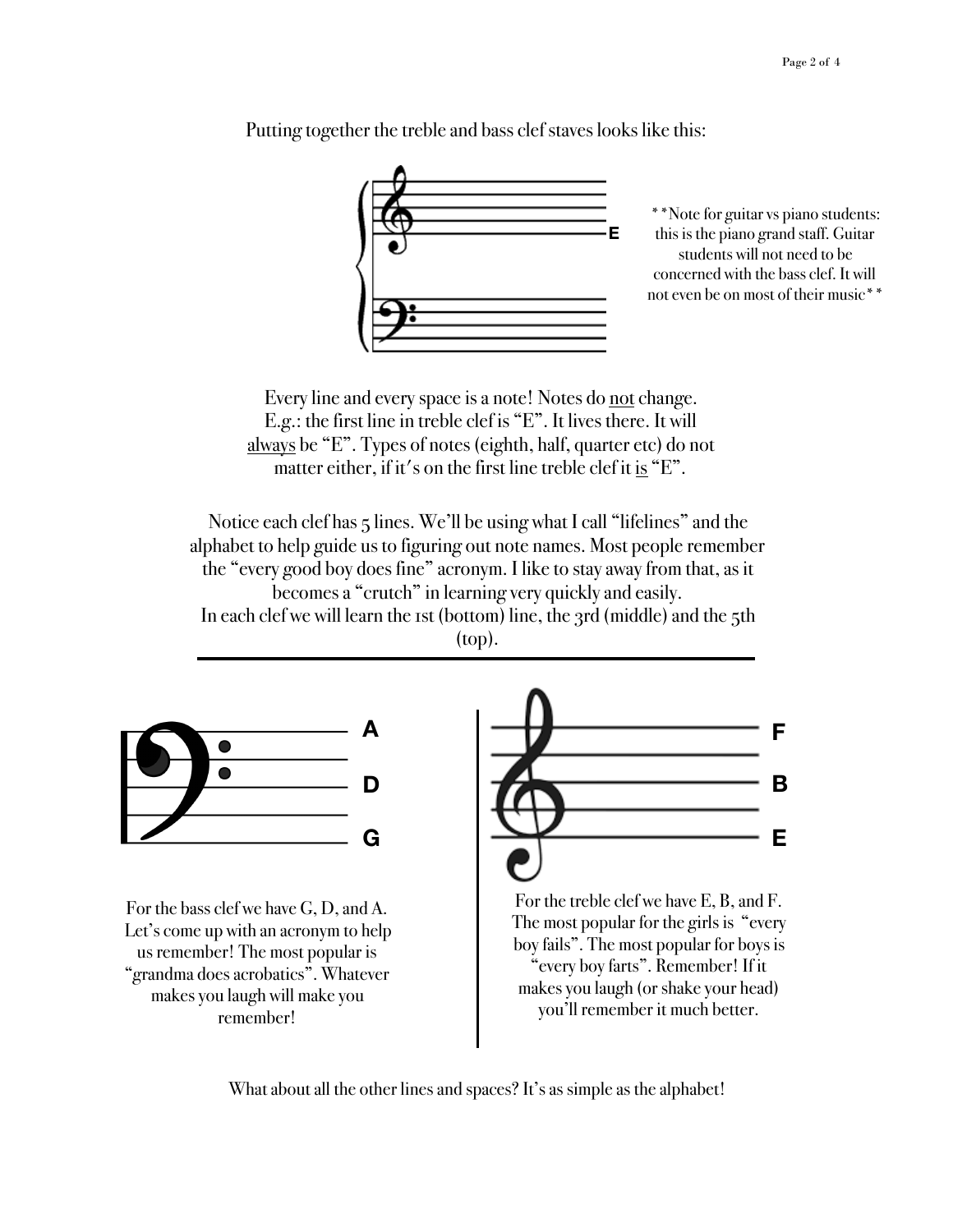

Side note: To tell where a note "lives" look at the **circle**, not the stem (the line sticking out from a note does not change

The chart to the left is a great layout in how to think about the notes! Follow the arrows to know which direction you are moving. All the adjectives are interchangeable (up vs after vs forward vs higher; they all mean the same thing here). Going up in the alphabet is the same as going up (literally) in the bass or treble clef. Let's go through an example below!



We want to know what note this is. Is it a lifeline? No, so we will have to problem solve. Here we go!

| What clef is it in?            | Bass.                        |
|--------------------------------|------------------------------|
| Is it in a line or on a space? | Line (one goes thru the dot) |
| What is our closest lifeline?  | _rst line "G" for grandma    |
| Up or down from that lifeline? | $\mathbf{U}$                 |
| How many lines and spaces?     | 1 space and 1 line to        |
|                                | land on the note             |

Find G on your chart to the left. Go up one letter (space above lifeline is A). Go up another letter (landing on the note) gets you to B. Good work!